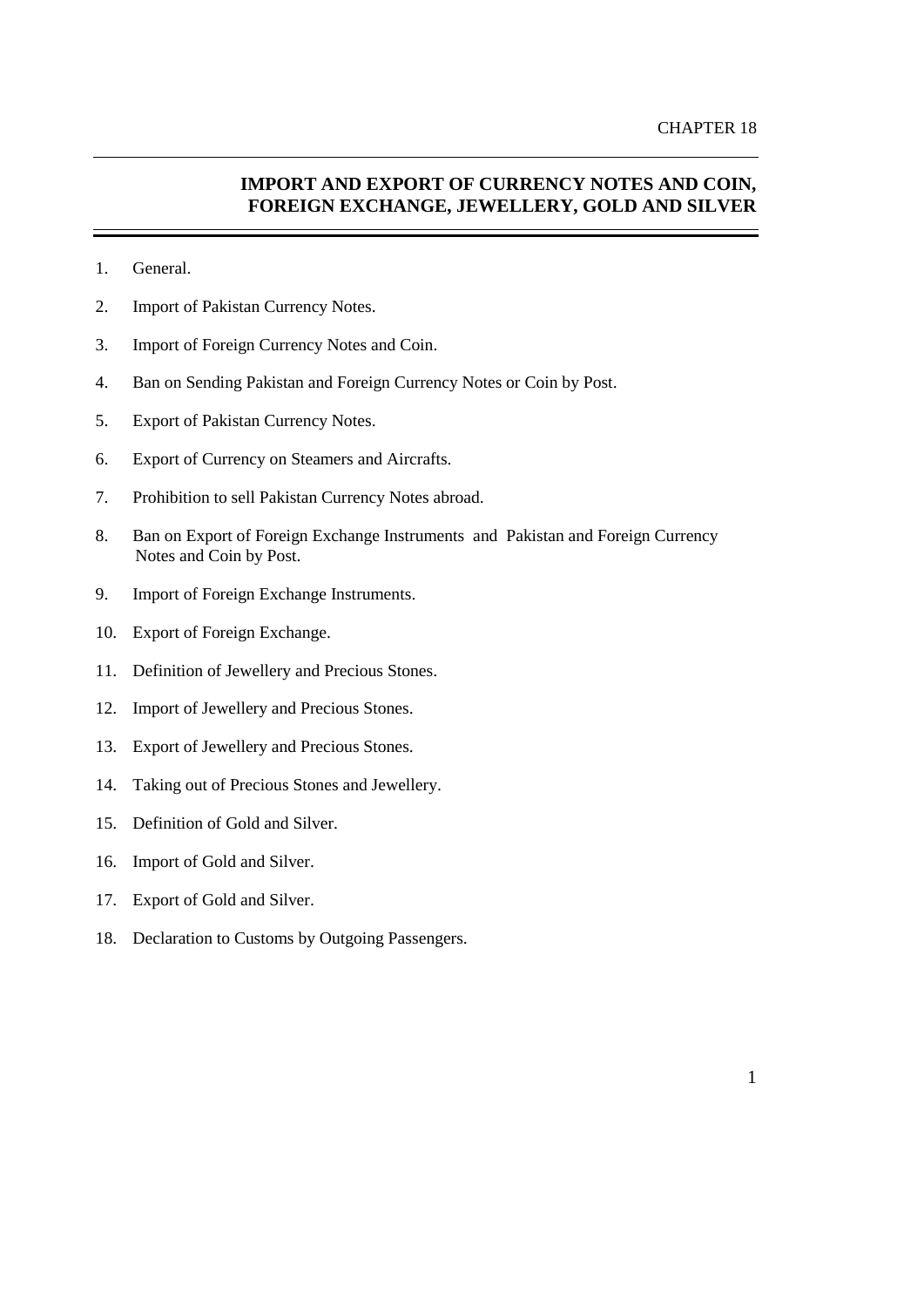# **CHAPTER 18**

# **IMPORT AND EXPORT OF CURRENCY NOTES AND COIN, FOREIGN EXCHANGE, JEWELLERY, GOLD AND SILVER**

#### **1. General.**

In exercise of the powers conferred by sub-section (1) of Section 8 of the Act, the Federal Government has issued Notification No.F1(8)/EF/49 dated the 2nd May, 1949 and No.1(2)ECS/48 dated the 1st July, 1948 as amended by Notification No.1(14)-EF/49 dated 5th November, 1949, prohibiting the bringing or sending into Pakistan from any place outside Pakistan, of Pakistan and foreign currency notes or bank notes, un-issued or in circulation, or coin, except with the general or special permission of the State Bank.

#### **2. Import of Pakistan Currency Notes.**

Under Notification No.-<sup>1</sup>F.E.2/2017-SB dated the 30<sup>th</sup> August, 2017, State Bank has granted general permission for bringing into Pakistan notes legal tender in Pakistan not exceeding Rs 3,000/- (Rupee Three Thousand Only) from India and Rs 10,000/- (Rupee Ten Thousand Only) from any country other than India, in value, in all per person at any one time.

# **3. Import of Foreign Currency Notes and Coin.**

The State Bank has also granted under Notification No.F.E.30/49-SB dated the 5th November, 1949 and Notification No. F.E. 5/92-SB dated the 28<sup>th</sup> December, 1992 general permission to the travellers to Pakistan, to bring with them without limit foreign currency notes except un-issued notes and coin, except coin which is legal tender in India, which can be brought only up to Rs.5/- in value per person at any one time.

## **4. Ban on sending Pakistan and Foreign Currency Notes or Coin by Post.**

The permission contained in preceding paragraphs [2](file:///C:/Users/faheemuddin/AppData/Local/Microsoft/Windows/Temporary%20Internet%20Files/Content.Outlook/chapter18.htm%23bullet2) and [3](file:///C:/Users/faheemuddin/AppData/Local/Microsoft/Windows/Temporary%20Internet%20Files/Content.Outlook/chapter18.htm%23bullet3) is valid only for bringing in of Pakistan or foreign currency notes or coin by travellers personally with them, but not for sending them into Pakistan by post or otherwise which is illegal. Currency notes and coin sent by post to Pakistan are liable to be confiscated, which is besides the legal action that will be taken under the Act in such cases.

#### **5. Export of Pakistan Currency Notes.**

 $\overline{a}$ 

State Bank has granted general permission vide Notification No.- <sup>2</sup>F.E.1/2017-SB dated the 30<sup>th</sup> August, 2017 for taking out from Pakistan currency notes of Pakistan not exceeding Rs 3,000/- (Rupee Three Thousand Only) and Rs 10,000/- (Rupee Ten Thousand Only) in value to India and any country other than India respectively, in all per person at any one time.

#### **6. Export of Currency on Steamers and Aircrafts.**

<sup>&</sup>lt;sup>1</sup> SBP Notification No. FE.2/2017-SB dated the  $30<sup>th</sup>$  August, 2017

<sup>&</sup>lt;sup>2</sup> SBP Notification No. FE.1/2017-SB dated the  $30<sup>th</sup>$  August, 2017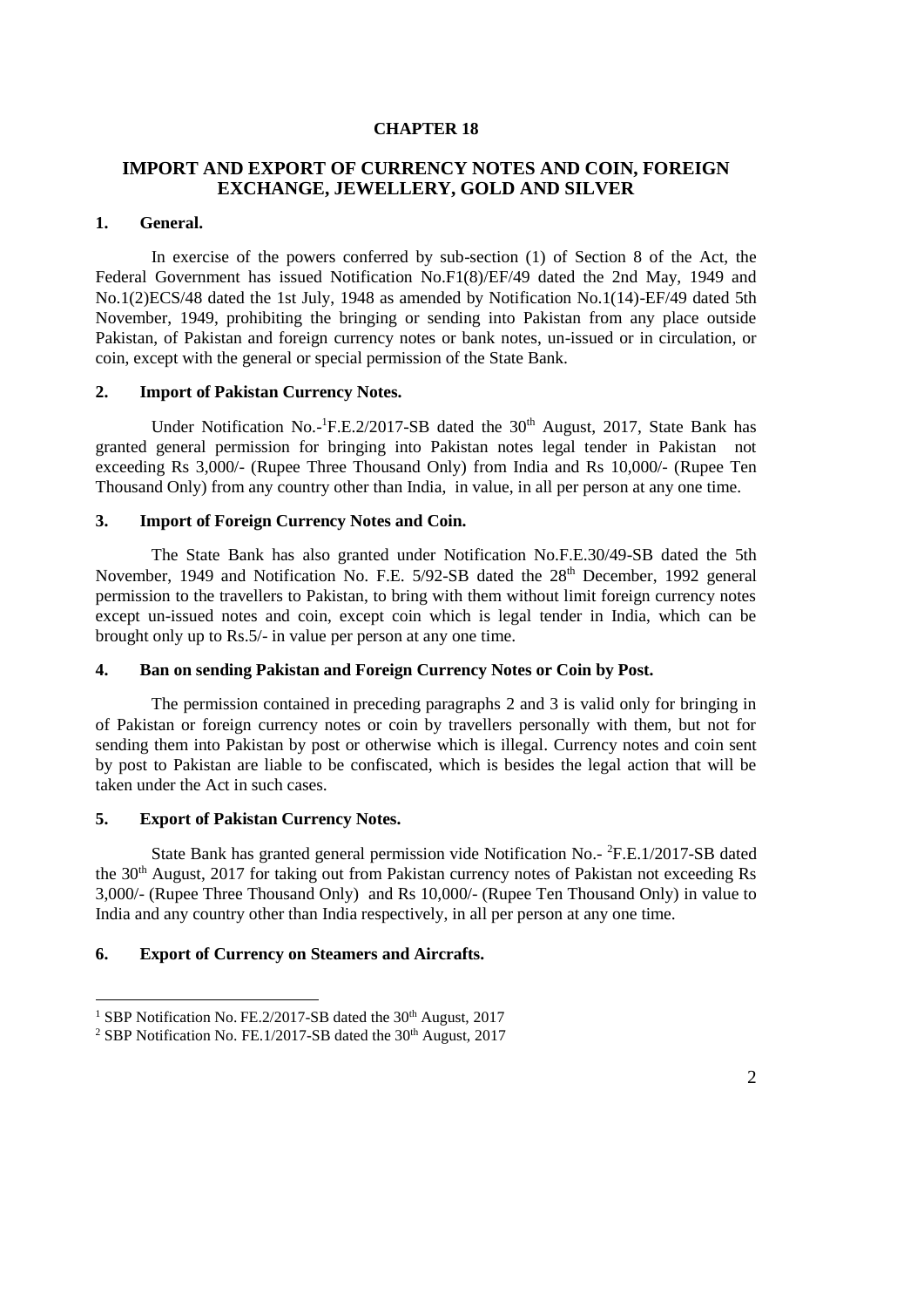The State Bank has granted general permission for export of currency which has been brought into Pakistan in the safes of vessels or aircrafts, or which has been taken on board a vessel or aircraft with the permission of the State Bank.

#### **7. Prohibition to sell Pakistan Currency Notes abroad.**

i) Pakistan currency notes up to Rs 3,000 and Rs 10,000, which the persons leaving Pakistan are permitted to take with them to India and to any country other than India respectively, are not intended for expenditure in foreign countries, but are meant for immediate expense on their return to Pakistan <sup>3</sup> and/or for in-flight purchases on PIA's international flights. Authorized Dealers should bring this to the notice of travellers when issuing exchange to them for travel purposes.

ii) <sup>4</sup>As an exception, rupee amounts encashed, at the interbank rates, from foreign currency accounts of NGOs, UN/Other Donor Agencies, funded through remittances from abroad, may also be allowed to be taken to Afghanistan without any limit. Authorized Dealers would issue Encashment Certificate and a Certificate, in duplicate, stating that the foreign currency has been encashed for the purpose of Afghanistan. One copy of this certificate would be submitted to Customs Authorities and the duplicate, stamped by Customs Authorities as 'Amount allowed to be taken out', would be kept by the concerned NGO/agency. The record of all such transactions would be kept by Authorized Dealers for SBP inspection.

# **8. Ban on Export of Foreign Exchange Instruments and Pakistan and Foreign Currency Notes and Coin by Post.**

The permission contained in paragraphs [5](file:///C:/Users/faheemuddin/AppData/Local/Microsoft/Windows/Temporary%20Internet%20Files/Content.Outlook/chapter18.htm%23bullet5) and [10](file:///C:/Users/faheemuddin/AppData/Local/Microsoft/Windows/Temporary%20Internet%20Files/Content.Outlook/chapter18.htm%23bullet6)(i)(d) & (e) and (ii) is valid only for taking out foreign exchange instruments and currency notes and coin by the travellers themselves, but not for sending them out by post or otherwise, which is illegal and renders the foreign currency instruments and currency notes and coin so sent liable for confiscation, besides any legal action that may be taken against the sender under the Act.

## **9. Import of Foreign Exchange Instruments.**

The term 'foreign exchange' as defined in Section 2 of the Act means foreign currency and inter alia includes any instrument drawn, accepted, made or issued under clause (8) of Section 17 of the State Bank of Pakistan Act, 1956 and any drafts, travellers cheques, letters of credit and bills of exchange expressed or drawn in foreign currency or in Pakistan currency but payable in any foreign currency. There are no restrictions on the import of foreign exchange instruments either personally or by post or otherwise. Such restriction applies only to foreign currency notes and coin in respect of which para 4 ibid may be referred.

#### **10. Export of Foreign Exchange.**

 i) In pursuance of sub-section (2) of Section 8 of the Act, the State Bank has issued Notification No. F.E.2/98-SB dated July 21st, 1998 granting general permission to: -

 $\overline{a}$ 

<sup>3</sup> FE Circular No.01 dated 19.01.2005

<sup>4</sup> FE Circular No.17 dated 03.12.2002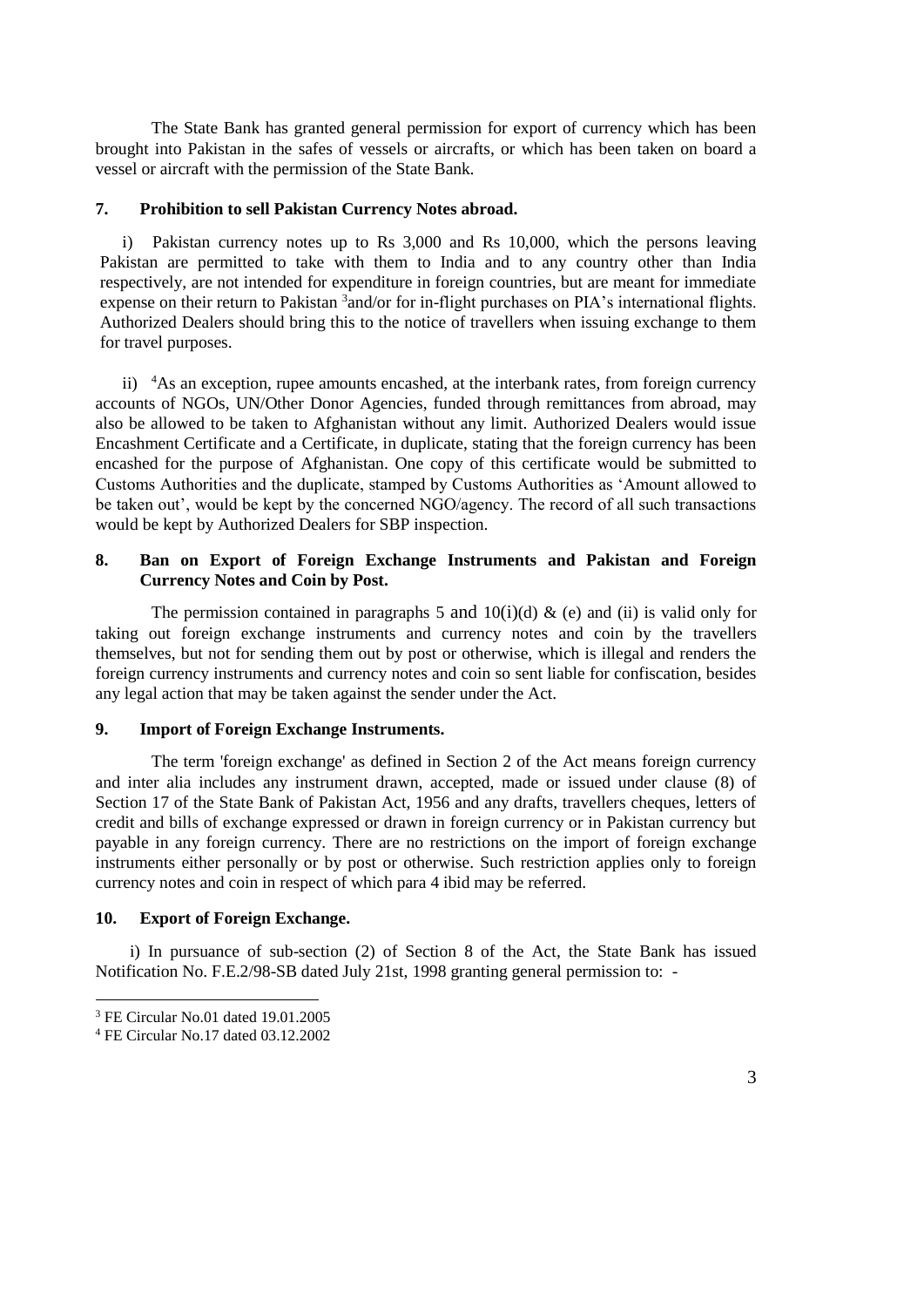- (a) Authorized Dealers to send out of Pakistan, cheques, drafts or bills of exchange which have been acquired by them in the normal course of their business and within the terms of their authorization.
- (b) Any person maintaining an account expressed in a foreign currency, and held under any permission, general or otherwise, granted by the State Bank of Pakistan to take or send out of Pakistan, cheques or drafts drawn on such account.
- (c) Any person, other than a person to whom foreign exchange is issued for travelling purposes only, to send out of Pakistan foreign exchange issued to him by an Authorized Dealer.
- (d) Any person to take out of Pakistan foreign exchange issued to him by an Authorized Dealer in Pakistan and endorsed on his passport and
- (e) Any person not ordinarily resident in Pakistan, to take out of Pakistan the unspent amount of foreign currency brought by him into Pakistan, provided the period of his continuous stay in Pakistan does not exceed three months.
- ii) In terms of Notification No. F.E.1/2015-SB dated June 1, 2015, State Bank has granted general permission to any person to take out of Pakistan US Dollars or equivalent thereof in other foreign currencies as per the following limit:

| Age Group of Person | Maximum<br>Limit                                        | per   Annual Ceiling per person |
|---------------------|---------------------------------------------------------|---------------------------------|
|                     | person per visit (US\$ or   (US\$ or equivalent in      |                                 |
|                     | equivalent in other foreign   other foreign currencies) |                                 |
|                     | currencies)                                             |                                 |
| Up to 5 years       | 1,000                                                   | 6,000                           |
| From 5-18 years     | 5,000                                                   | 30,000                          |
| Above 18 years      | 10,000                                                  | 60,000                          |

 iii) <sup>5</sup>As an exception, NGOs, UN/Other Donor Agencies would be able to draw foreign currency from their accounts without any limit for taking it to Afghanistan to the extent of such remittances. Authorized Dealers would issue Certificates to these entities in duplicate, one copy of which would be submitted to Customs Authorities and the second would be kept by the concerned NGO/agency which would, however, be stamped by Customs Authorities as 'Amount allowed to be taken out'. The record of all such transactions would be kept by Authorized Dealers for SBP inspection.

# **11. Definition of Jewellery and Precious Stones.**

The terms "jewellery" and "precious stones" are deemed to include all articles made wholly or mainly of gold, platinum, diamonds of all kinds, precious or semi-precious stones,

 $\overline{a}$ 

<sup>5</sup> FE Circular No. 17 dated 03.12.2002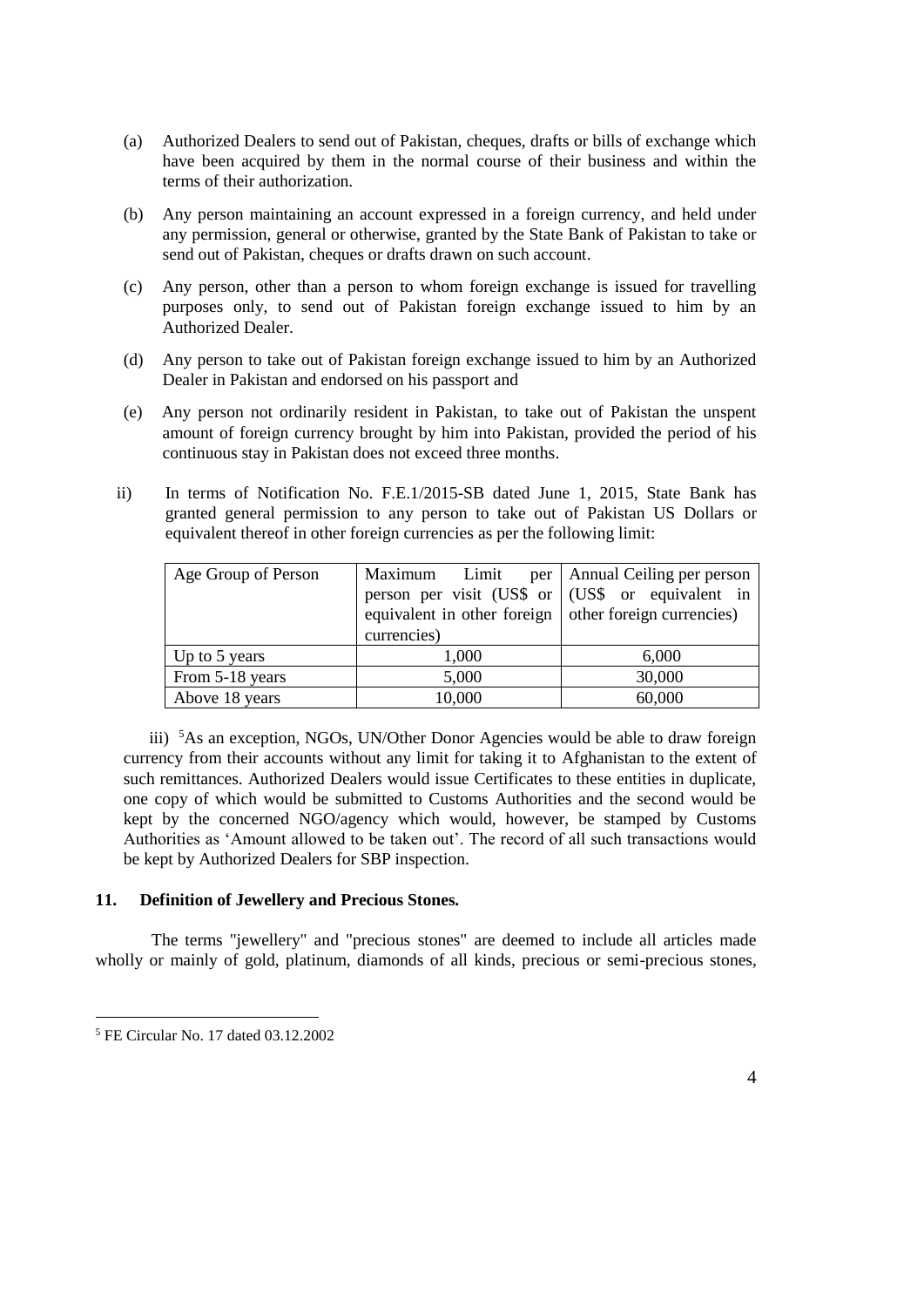pearls whether or not mounted, set or strung and articles set or mounted with diamonds, precious or semi-precious stones or pearls.

## **12. Import of Jewellery and Precious Stones.**

Under the Act there are no restrictions on the import of jewellery and precious stones, but their import is regulated by the Import Trade Control Regulations. Import of jewellery, precious metals, precious stones, etc., by incoming passengers is regulated by the Rules made under the Customs Act.

## **13. Export of Jewellery and Precious Stones.**

Sub-section (2) of Section 8 of the Act prohibits export from Pakistan of jewellery or precious stones except with the general or special permission of the State Bank. The State Bank has granted general permission vide its Notification No.F.E.3/85-SB dated the 15th August, 1985, under which any person can take out of Pakistan at any one time to any country outside Pakistan, precious stones or jewellery other than articles made wholly or mainly of gold as under:

| (a) | India.                                                   | Nil.                               |
|-----|----------------------------------------------------------|------------------------------------|
| (b) | Afghanistan, Bangladesh and Iran.                        | up to $Rs.1,000/-$ in value        |
| (c) | Any other country or place not<br>mentioned in (b) above | up to $\text{Rs}.2,000/-$ in value |

No person is allowed to take any jewellery to India without the approval of the State Bank.

# **14. Taking out of Precious Stones and Jewellery.**

(i) Under the State Bank Notification No.FE.3/85-SB dated the 15th August, 1985, any person other than a person domiciled in Pakistan or India, who is returning to his/her own country, may take with him/her any precious stones or jewellery brought by him/her into Pakistan without limit if the same had been declared to the Customs Authorities on the prescribed form at the time of his/her arrival in Pakistan, and precious stones and jewellery, other than articles made wholly or mainly of gold purchased in Pakistan up to a further Rs.10,000/- in value. The intention is that this facility will be available only to the families of foreign nationals who are working in Pakistan with the permission of the concerned authorities. Foreign nationals and overseas Pakistanis can also take out gold, jewellery, precious/semi precious stones up to the value of \$10,000/- in all provided the same have been purchased against encashment of foreign exchange brought by them from abroad.

(ii) Applications to carry jewellery to India or to other countries in excess of the limit prescribed in para 13 ibid, should be made to the State Bank in duplicate on Form 'J' (AppendixV-85). The application should be accompanied by an undertaking from the traveler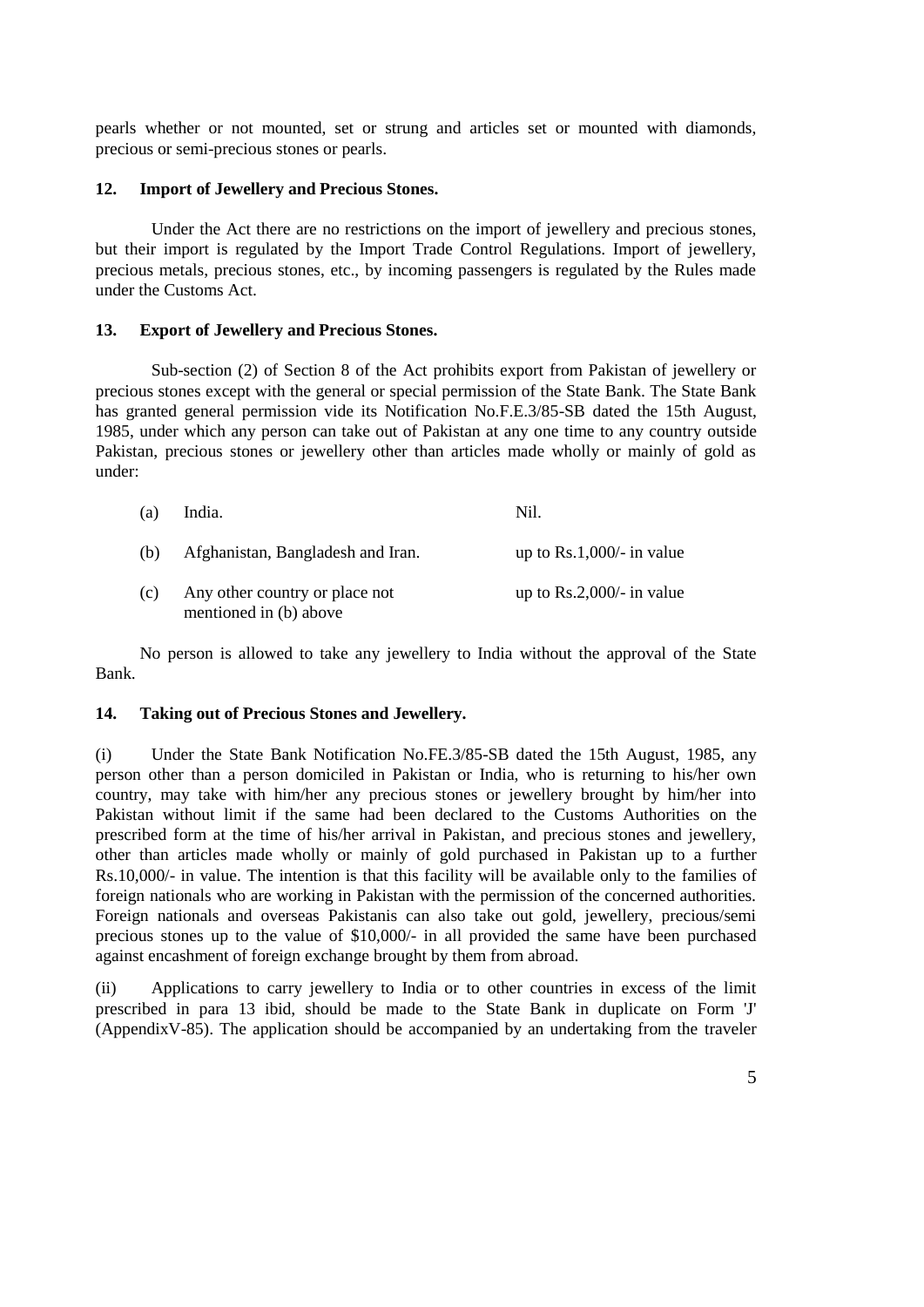that should the State Bank accede to his/her request, he/she will bring back the jewellery to Pakistan within the specified period, declare it to the Customs and produce proof thereof to the State Bank. Where such requests are allowed by the State Bank, it will issue a license for the Customs in duplicate. While the original copy of the license will be surrendered to the Customs at the time of taking out the jewellery, the duplicate thereof will be retained by the traveller. On his/her return to Pakistan, the jewellery brought back by the traveller will be declared to the Customs who will endorse the duplicate copy of the license. The duplicate copy of the license endorsed by the Customs will be produced by the travellers to the State Bank within the specified period in pursuance of the undertaking given by him/her at the time of departure.

# **15. Definition of Gold and Silver.**

'Gold' as defined in Section 2 of the Act includes gold in the form of coin, whether legal tender or not, or in the form of bullion or ingot, whether refined or not. 'Silver' means silver bullion or ingot, silver sheets and plates which have undergone no process of manufacture subsequent to rolling and uncurrent silver coin which is not legal tender in Pakistan or elsewhere.

## **16. Import of Gold and Silver.**

(i) The Federal Government by their Notification No.1(2) ECS/48 dated the 1st July, 1948 issued pursuant to sub-section (1) of Section 8 of the Act have prohibited, except with the general or special permission of the State Bank, the import into Pakistan from any place outside Pakistan of:

- (a) any gold coin, gold bullion, gold sheets or gold ingot whether refined or not, and
- (b) any silver bullion, any silver sheets or plates which have undergone no process of manufacture subsequent to rolling or any uncurrent silver coin.

Import of gold and silver into Pakistan is, therefore, subject to State Bank's authorization.

(ii) Import of pure gold/silver and rough/uncut precious and semiprecious stones will be allowed against export of gold/silver jewellery and cut and polished precious/semi-precious stones in accordance with the procedure notified by the Government of Pakistan and the instructions issued by the State Bank from time to time.

(iii) The State Bank vide its Notification No. F.E.1/94-SB dated the  $20<sup>th</sup>$  March, 1994 has granted general permission for import of gold into Pakistan from any place outside Pakistan as accompanied baggage provided such imports are made in accordance with the existing import policy.

# **17. Export of Gold and Silver.**

Sub-section (2) of Section 8 of the Act prohibits the export of gold except with the general or special permission of the State Bank. The State Bank, however, does not allow the export of gold.